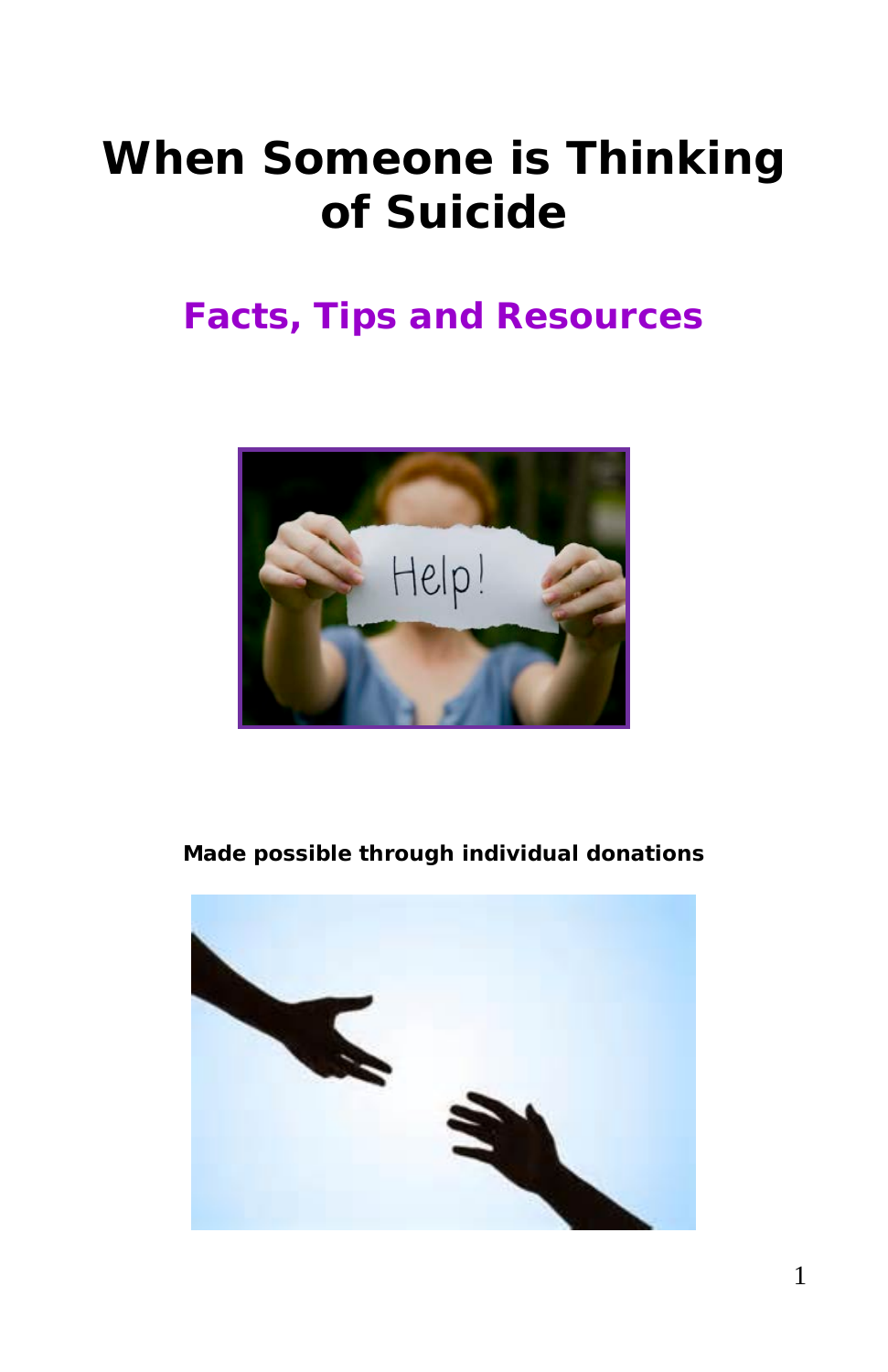#### **TABLE OF CONTENTS**

| <b>Definitions and Statistics</b>             | 3  |
|-----------------------------------------------|----|
| <b>Fact or Fiction</b>                        | 4  |
| <b>Risk Factors</b>                           | 5  |
| <b>Common Factors for Specific Age Groups</b> | 6  |
| <b>Warning Signs</b>                          |    |
| <b>When Someone is Thinking About Suicide</b> |    |
| and Talks to You                              | 8  |
| You're Talking About It, Now What?            | q  |
| Tips for Professionals, Trusted Adults, and   |    |
| <b>Suicide First-Aiders</b>                   | 10 |
| Questions You May Find Helpful                | 11 |
| What/Who Might be Helpful for Someone         |    |
| <b>Who has Suicidal Thoughts</b>              | 12 |
| Resources                                     | 14 |

#### **DISCLAIMER:**

**This booklet is meant to provide information to those who are thinking about suicide** *and* **for those who are looking to help someone who is thinking about suicide.**

**This book has been described as "a textbook of information".**

**Know that, no matter what your circumstance is, YOU ARE NOT ALONE**

**You do not have to help someone on your own. You do not have to suffer in silence, alone Talk to someone you trust.**

**Tell Someone.**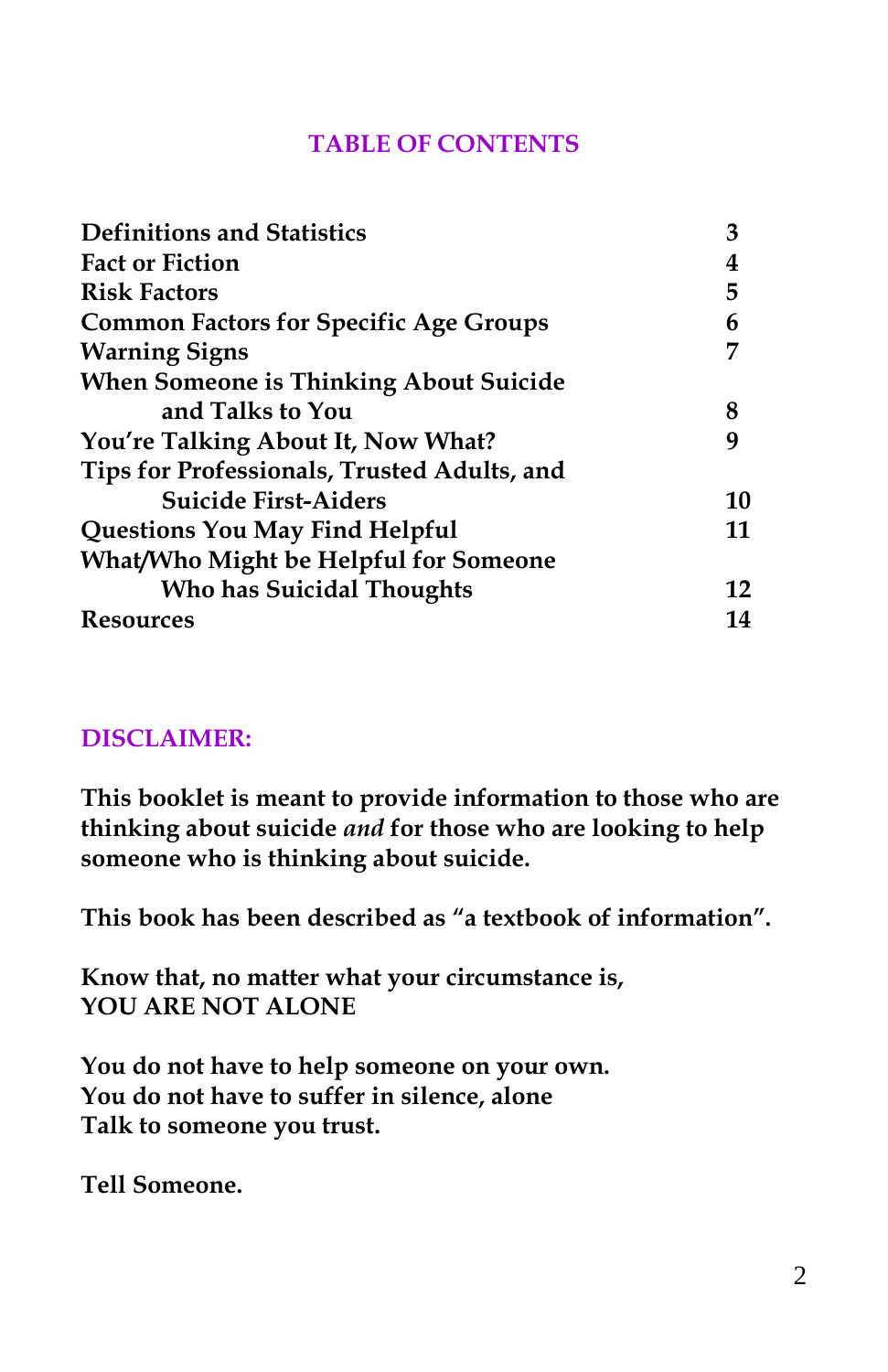## **DEFINITIONS AND STATISTICS**

#### **From 2003 to 2009, 93 people died by suicide in Oxford County[1](#page-2-0)**

## **Suicidal behaviour is common to all cultures, all ages, and knows no barriers**

#### **Suicide**

Any death where there is evidence that the individual intended to kill him/herself

#### **Suicide Attempt**

Any action resulting in non-fatal injury where there is evidence that the individual intended to kill him/herself. A suicide attempt may or may not result in injury

**Suicidal Ideation/Thoughts**

Thinking about, considering, or planning for suicide.

### **In Canada approximately 4000 die by suicide every year[2](#page-2-1)**

<span id="page-2-0"></span><sup>&</sup>lt;sup>1</sup> Social Planning Council Oxford, *Just The Facts: Suicide*. 2012<sup>2</sup> Statistics Canada, 2012

<span id="page-2-1"></span>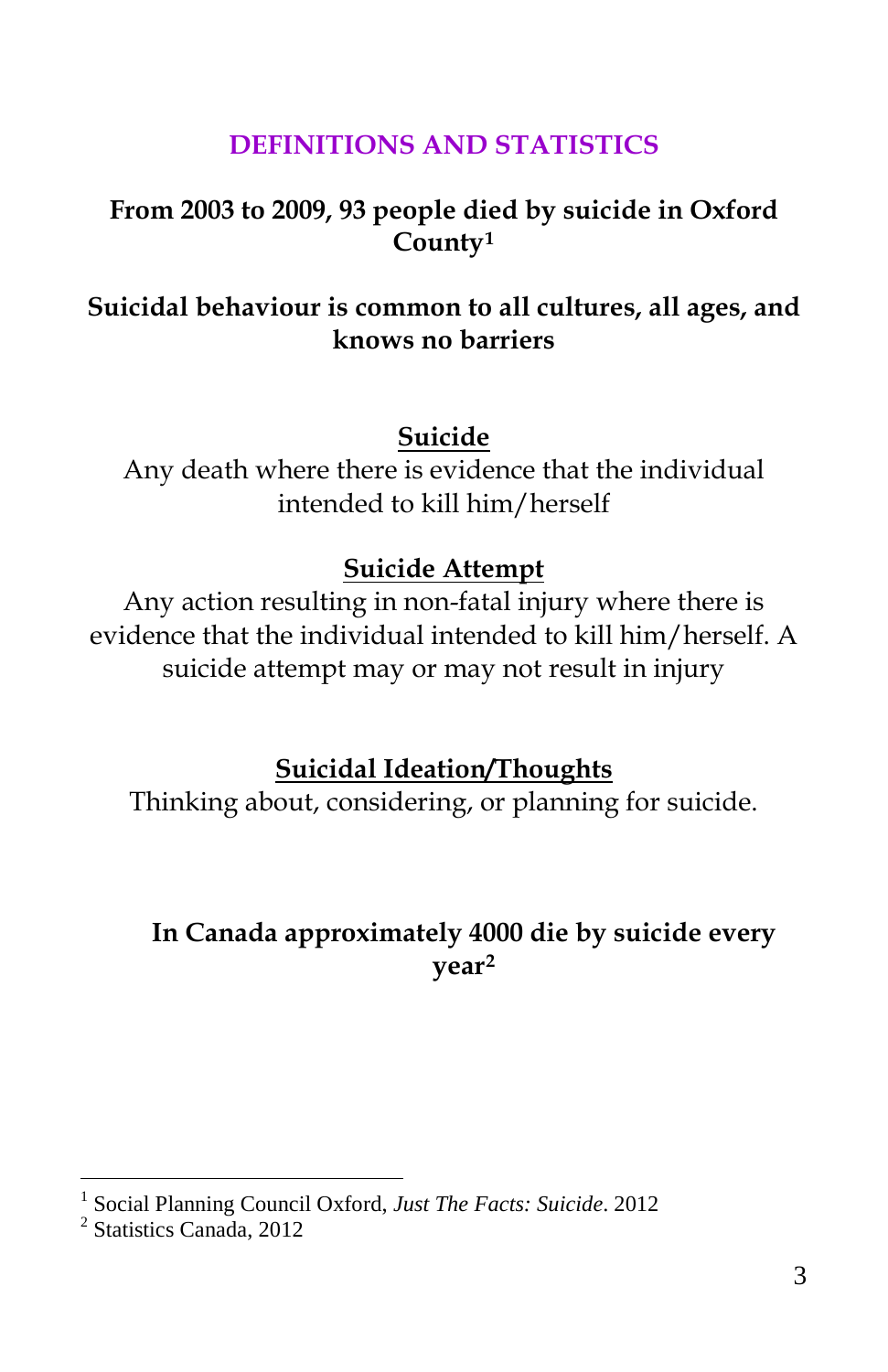## **FACT OR FICTION**

Fiction: You can't stop people who want to kill themselves.

Fact: Most suicidal people do not really want to die. They just want their pain to stop.

Fiction: Talking to someone about suicide will only make it worse.

Fact: Talking through feelings with someone you trust can help you realize the need for help. By showing concern and support, you can encourage your friend to talk to a professional they trust about getting help.

Fiction: Telling someone that my friend is talking about suicide is betraying their trust.

Fact: Depression and thoughts of suicide interfere with a person's ability to get help. It is an act of true friendship to share your concerns with someone you trust.

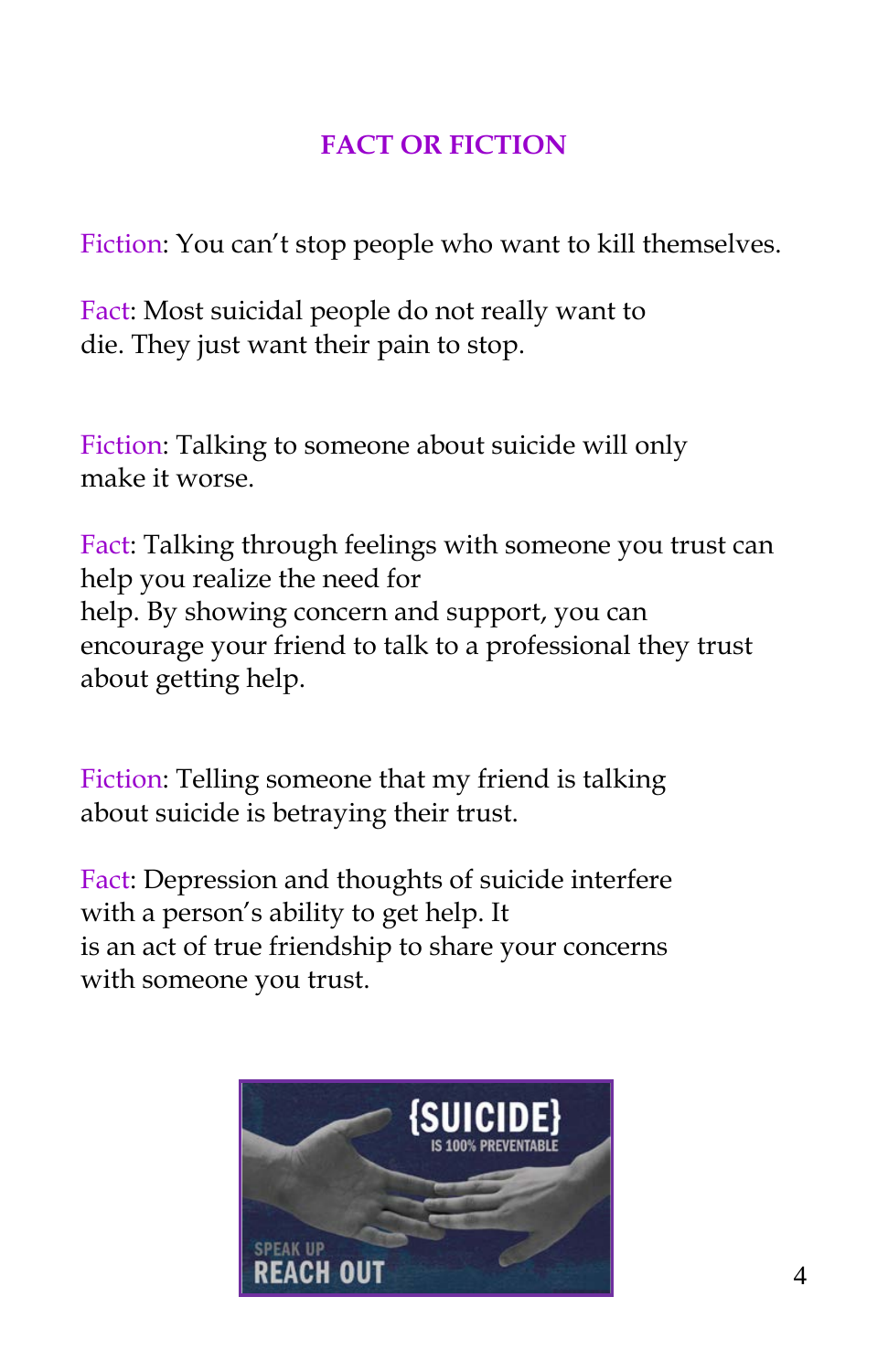## **RISK FACTORS**

## **Medical/Mental Health Factors**

- Recent or severe injury or disability
- Chronic medical illness especially chronic pain
- Alcohol or substance misuse
- Mental Health Diagnosis of Major Depression, Bipolar Disorder, Schizophrenia, or Borderline Personality Disorder
- Family history of mood disorder, alcohol or substance misuse, and/or suicidal behaviour

## **Psychological Factors**

- a) Feelings
	- *Hopelessness/feel there is no reason to live*
	- Low self-esteem/feelings of worthlessness
	- Feelings of self-blame/guilt
- b) Behaviours
	- *Previous suicidal behaviour is the best predictor of whether people will try to kill themselves again (35- 50 times the risk of dying by suicide compared to the general population)*
	- Frequent suicide threats over a period of time
	- The more lethal the method the higher the risk
	- Suicide note
	- Attempt to put affairs in order (make a will, pay bills, say goodbye)
	- Socially isolating from people
	- Loss of interest in previously enjoyed activities
	- Lack of motivation/energy
	- Increased crying/sadness
	- Increase in risk taking behaviours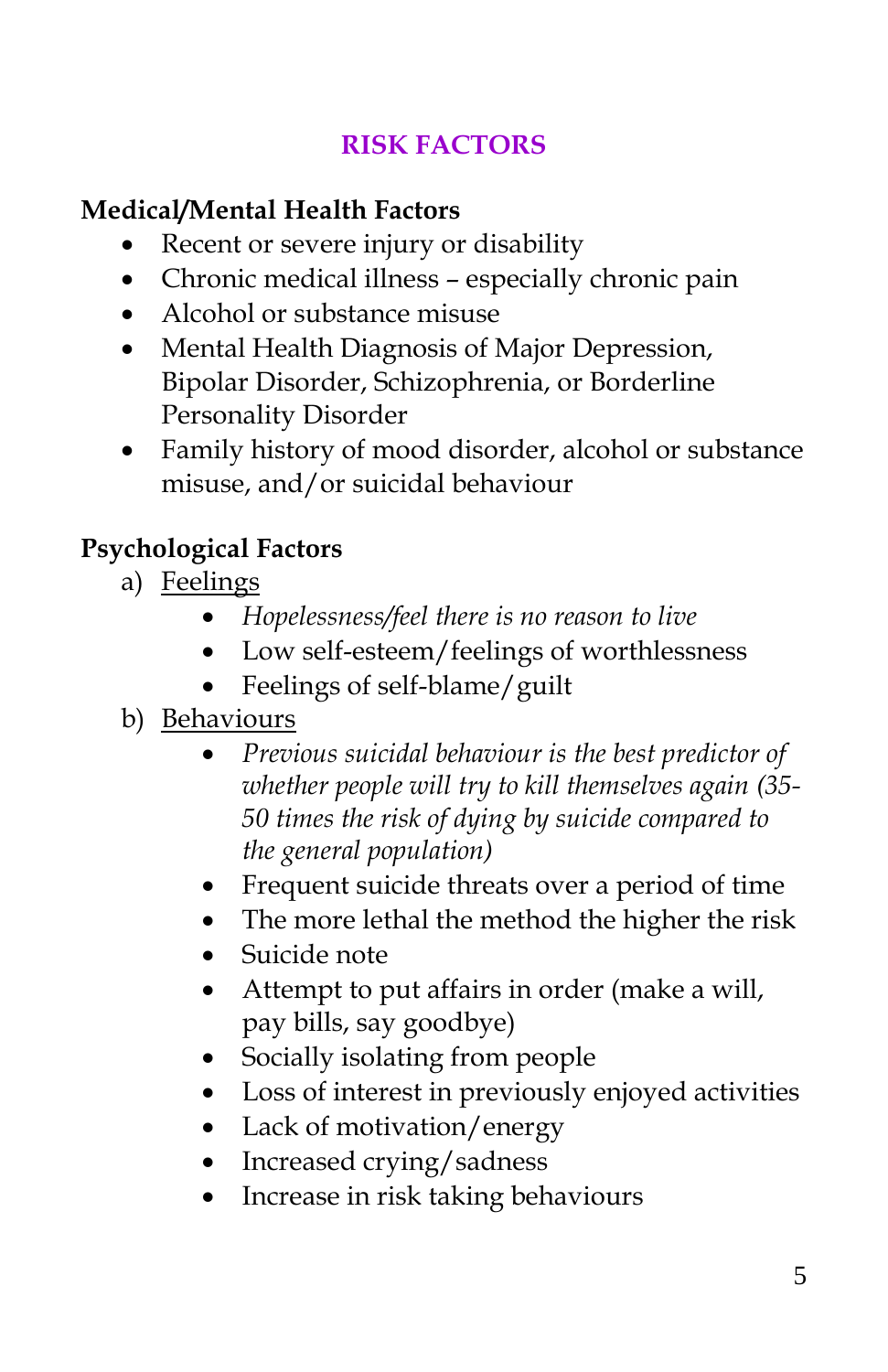- c) Thoughts
	- Limited problem solving skills
	- Limited coping skills
	- •

## **Social Factors**

- Social isolation
- Absence or lack of social support
- Losses (death, divorce, separation, job, finances or anniversary of a loss)
- Psychosocial stressors (abuse, family violence)

## **COMMON RISK FACTORS FOR SPECIFIC AGE GROUPS**

### **Child and Adolescent Suicide**

- Depression
- Stressors
	- unrealistic parental expectations
	- failure in school
	- relationship break-up
	- parental break-up
	- involvement with the law
	- abuse: mental, physical, sexual, and emotional
	- bullying
	- questions about sexual identity
	- drug/alcohol misuse

## **Elderly Suicide**

- death of a spouse or anniversary of the death
- age related losses (friends, status)
- retirement
- loneliness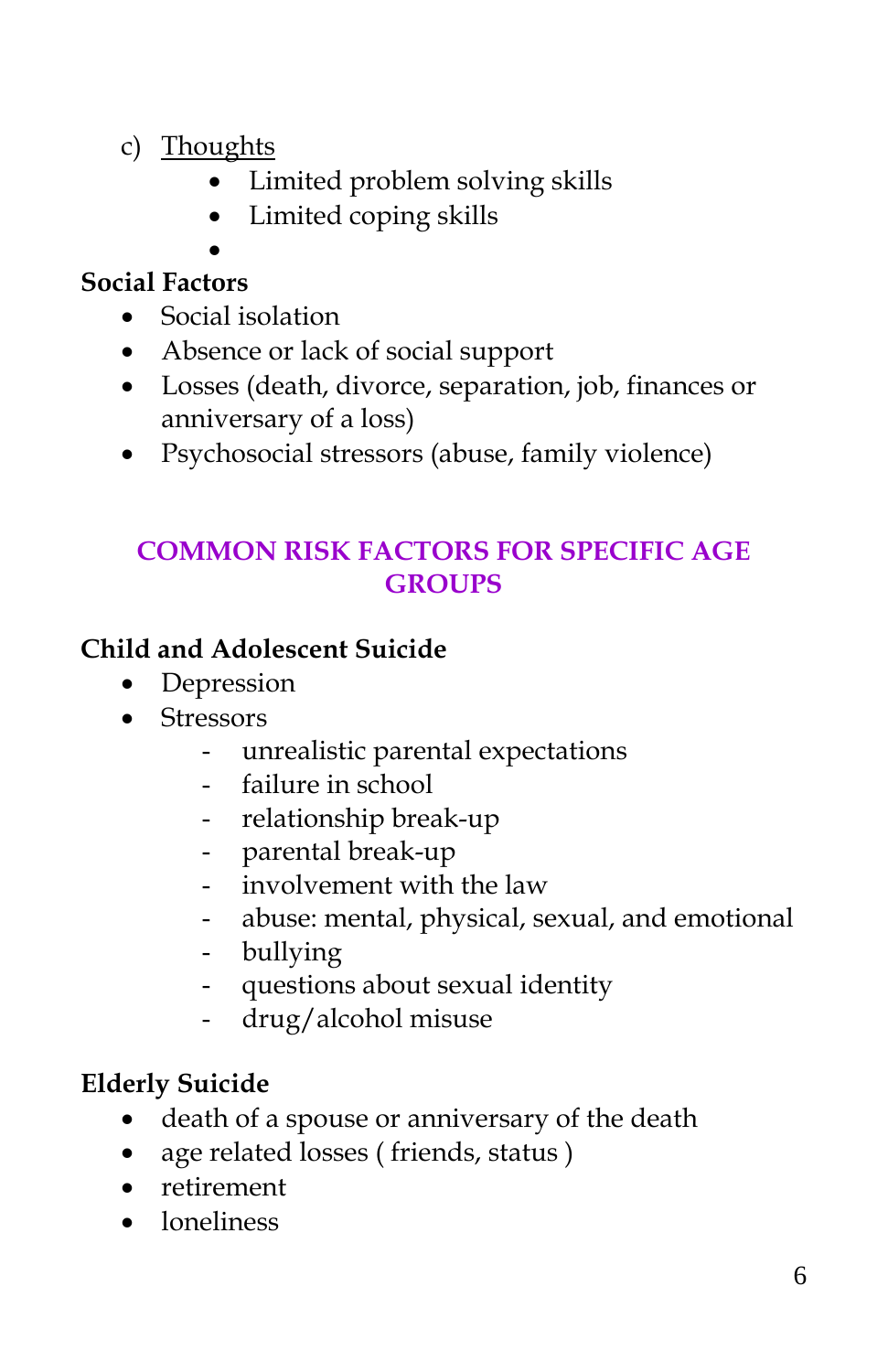- social isolation
- diminished functioning
- declining health
- dementia
- depression



## **WARNING SIGNS**

- Talking and/or Thinking about death, dying, or suicide
- Reading and/or Writing about death, dying, or suicide, when these actions are out of the ordinary or the person
- Talking about feeling worthless and/or hopeless
- Withdrawing from friends, family, activities, hobbies, and things of interests
- Increasing drug or alcohol use
- Any changes from normal behavior; such as having problems at school, not wanting to go out with friends, isolation self from people and/or activities
- Feeling trapped, like there's no way out
- Acting reckless or engaging in risky activities
- Feeling anxious or agitated, being unable to sleep, or sleeping all the time
- Experiencing dramatic mood changes
- Seeing no reason for living, or having no sense of purpose in life
- Researching methods for killing oneself; ie: searching online
- Talking about being a burden to others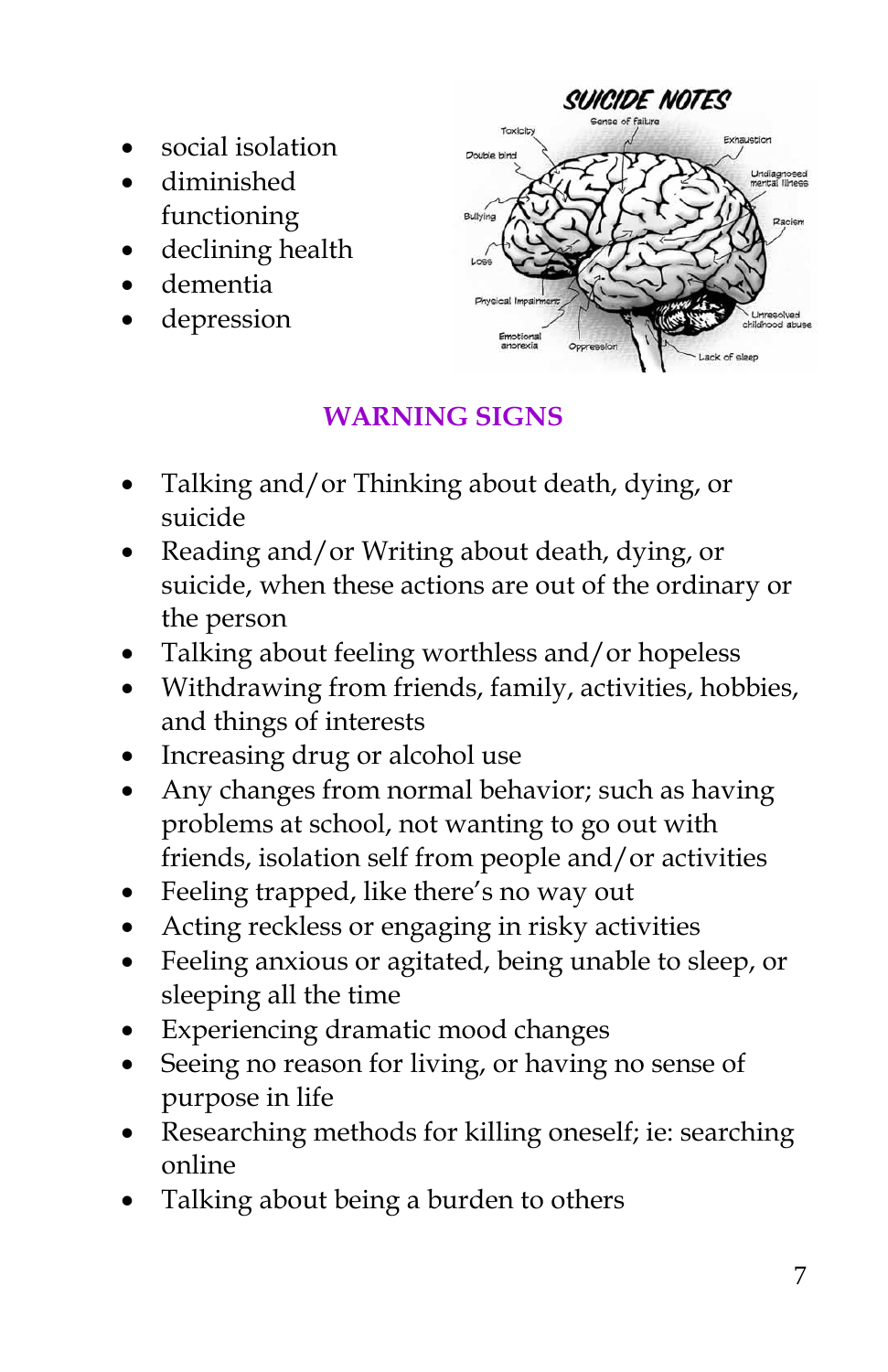## **WHEN SOMEONE IS THINKING ABOUT SUICIDE AND TALKS TO YOU**

- Find a quiet, safe place to talk. Create a caring, safe atmosphere and encourage the person to talk to you; use non- judgmental listening, be patient
- Be honest and express your concern
- Listen and offer support
- Ask directly about thoughts of suicide
- Take the suicide threat seriously.
- Initiate contact with mental health professionals
- Offer to accompany them to seek help from someone they trust (maybe a family member, clergy (church) member, school counselor, mental health professional, crisis line, etc)

## **WHAT NOT TO DO**

- Think it will go away
- Leave the person at risk alone
- Keep it a secret
- Argue with the person
- Do not assume the person isn't the suicidal "type". Anyone can be suicidal
- Think nothing can be done
- Think you can fix it all by yourself

## **DO NOT KEEP SECRETS**

**Do not feel like you have to help someone alone.**

#### **TELL SOMEONE YOU TRUST**

**This is not betraying the person, but instead, helping to keep them safe**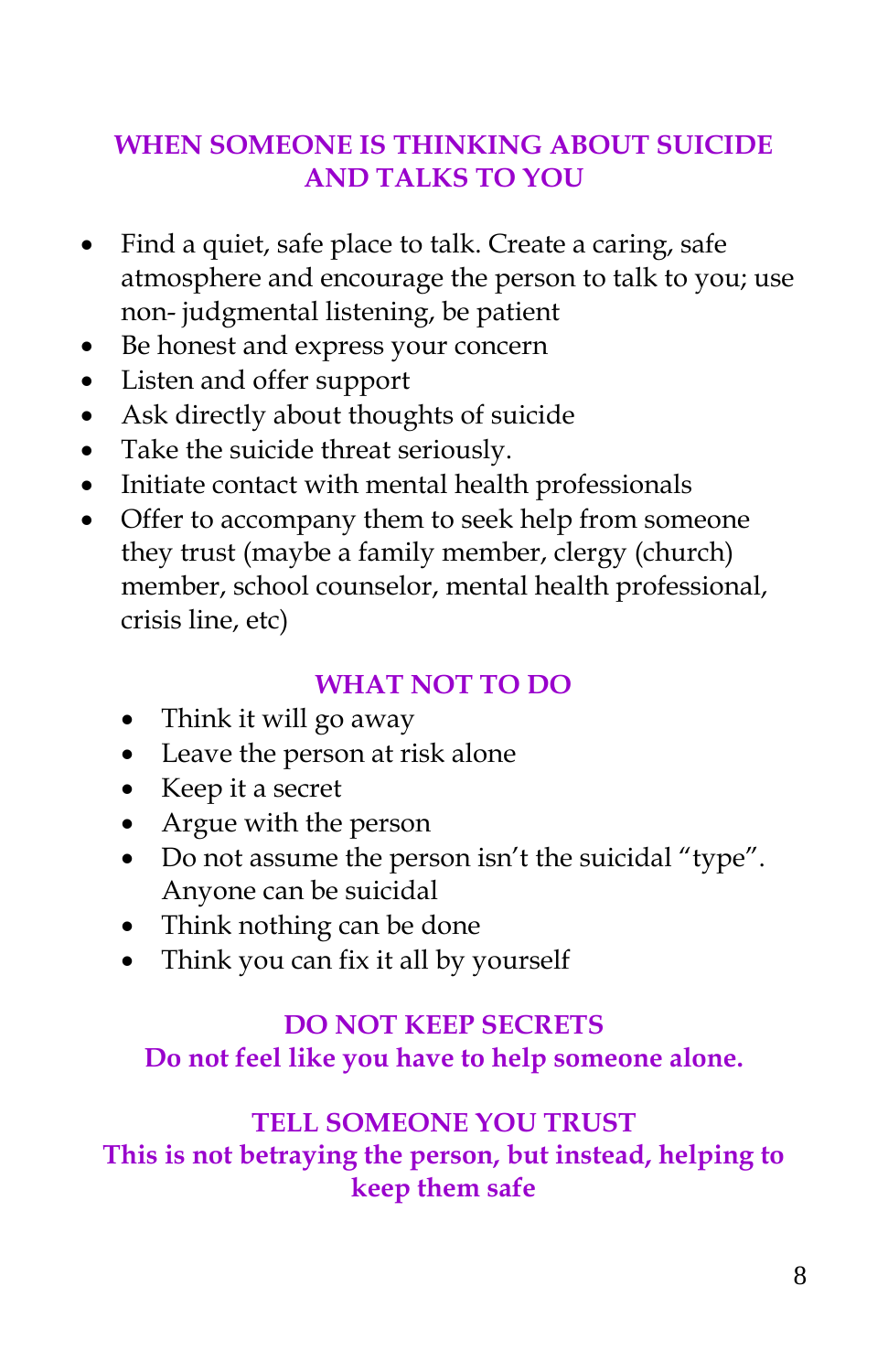## **YOU'RE TALKING ABOUT IT, NOW WHAT?**

- **1.** If someone has already attempted suicide call 911 immediately.
- **2.** If someone has a plan and the resources available to carry out the plan and will not seek help even with your assistance call 911. **Do not keep secrets.**
- **3.** If someone has a plan and is looking for help, refer to the resources listed in the back of this booklet and help them decide what services they would feel comfortable using. **Do not leave them alone until they are linked with emergency/crisis services.**
- **4.** If someone has thoughts of suicide but no plan help them seek out appropriate supports. Refer to the supports listed at the back of this booklet and help them decide what service they would feel comfortable using.

**Keep in mind that thoughts of suicide may turn to a plan and an action if appropriate supports are not put in place.**

**Contact the individual's support persons.**

**\*\*Note persons who have been assessed for suicidal risk have stated that it is important that they never be left alone during the process. It is all very frightening for them.**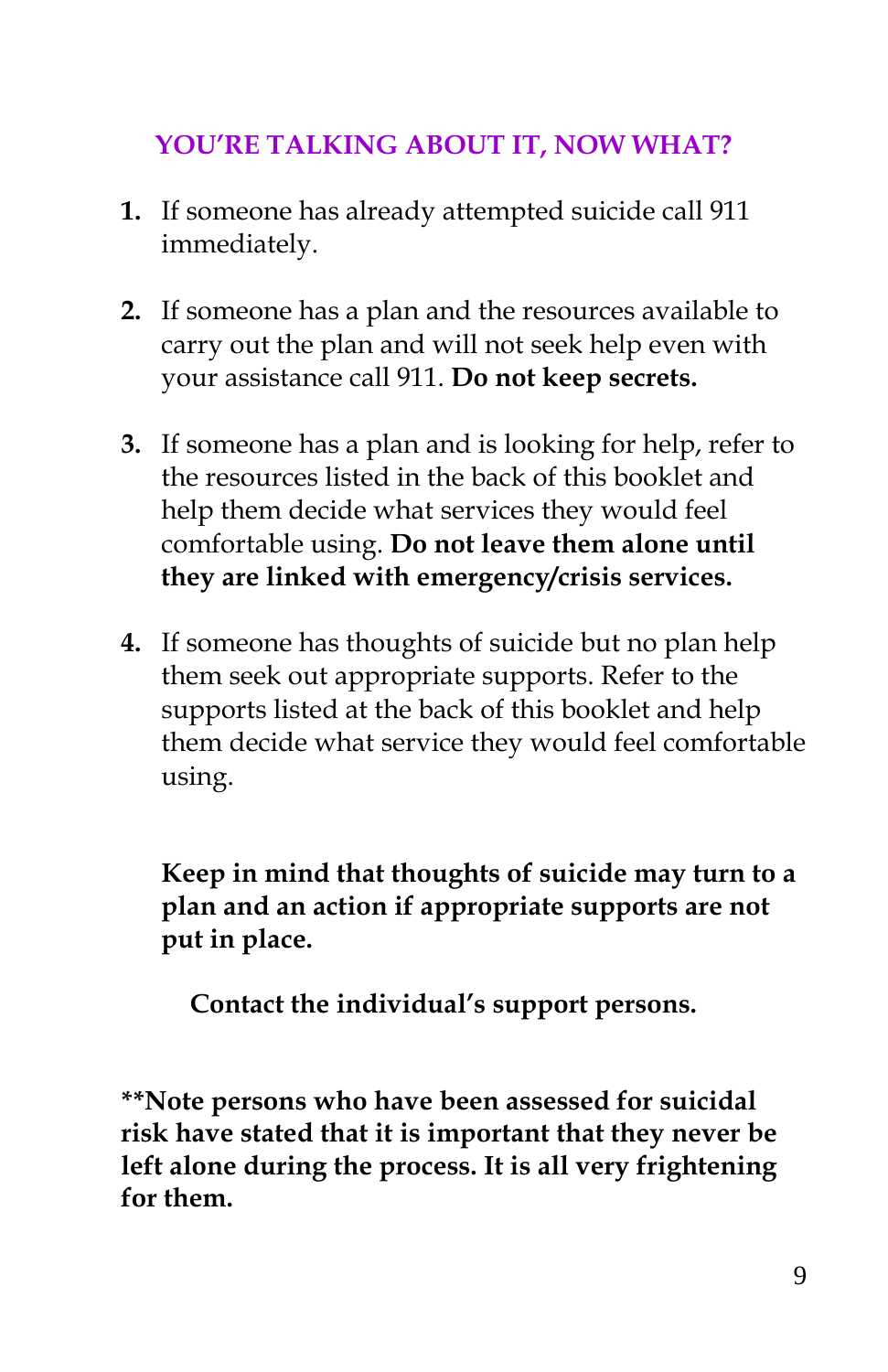## **TIPS FOR TALKING TO YOU ABOUT SUICIDE For professionals, trusted adults, and suicide first-aider's**

#### **First Establish rapport**

- Non judgmental listening
- Allow yourself sufficient time to be spent with the individual

## **Determine the suicidal thoughts/behaviour**

- The intent (are they thinking of suicide?)
- The suicidal plan (do they know how they will do it?)
- The lethality of the plan
- Planning the event (when will they do it?)
- Precautions in the plan to avoid discovery and ensure death
- Precipitating factors (What has happened to make suicide the only option?)

## **General Inquiry**

- Any prescribed medications
- History of drug or alcohol abuse
- General emotional state
- Mental status
- Family and peer relations
- Psychiatric history
- Family history of domestic violence, suicide, emotional disorders, alcoholism
- Termination of affairs

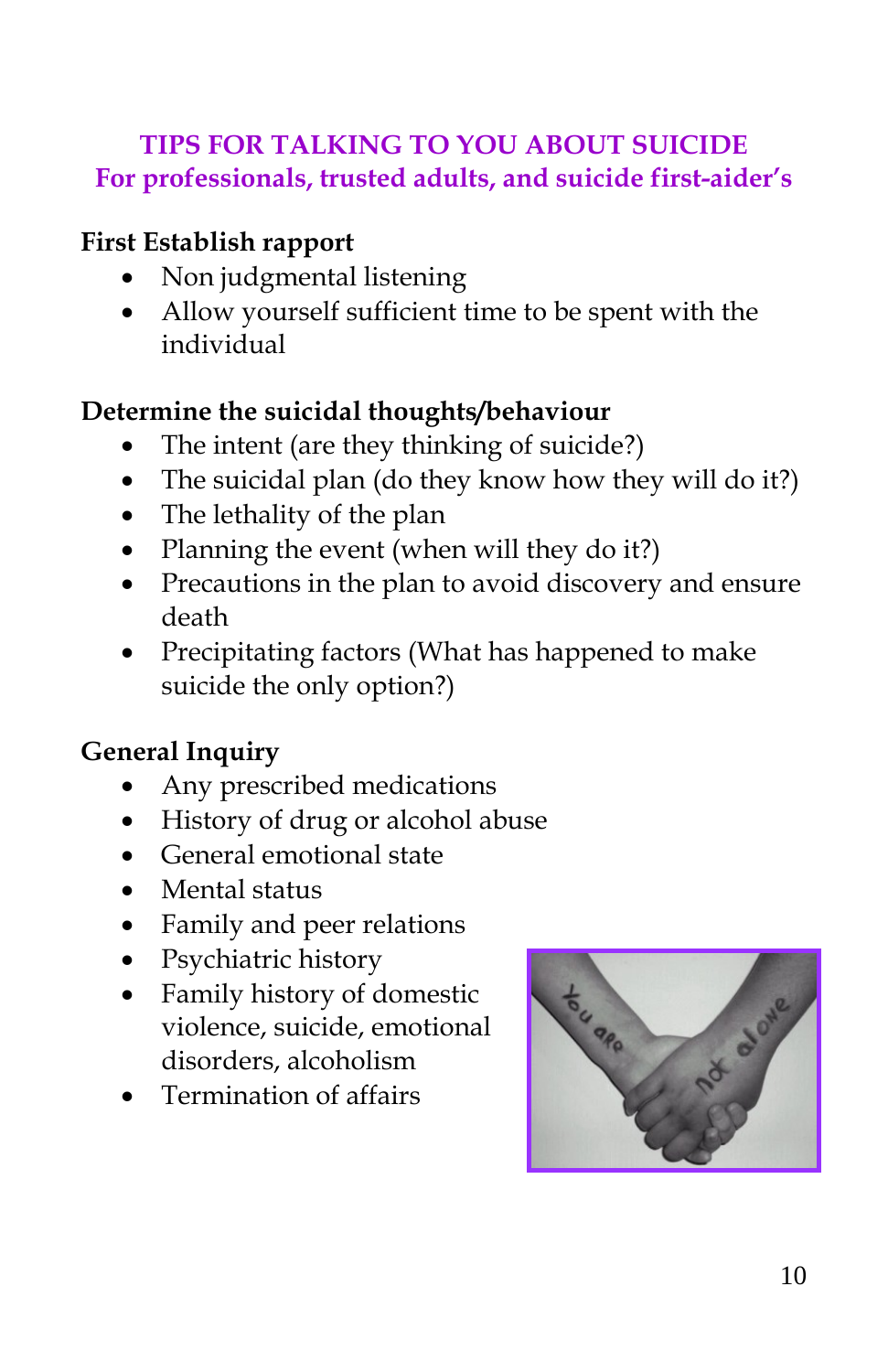## **Questions You May Find Helpful**

- On a scale of 1 to 10, varying from little or no depression to extreme depression, how have you been feeling lately?
- Do you ever think of hurting/killing yourself? Have you tried to hurt/kill yourself before? When? How many times? What did you do? or What stopped you before? (looking for resources for now)
- Do you know anyone who has attempted or died by suicide?
- Is there anything you are looking forward to? (try to determine level of hopelessness)

#### **Key Points:**

- It is important to ask direct questions when determining whether or not an individual may be at a risk of suicide.
- Individuals who have made suicide attempts or who talk about suicide are at greater risk for future attempts.
- Listen for hints such as "maybe things would be better if I just went away" or "I won't be a problem for them much longer" or "Nothing matters; it's no use."
- The majority of people are in a vulnerable state, typically experiencing ambivalence (uncertain feelings) and confusion. While you may feel uncertain and even scared yourself, it is appropriate to project a calm, confident manner.
- Be aware of the risk factors as outlined in this booklet.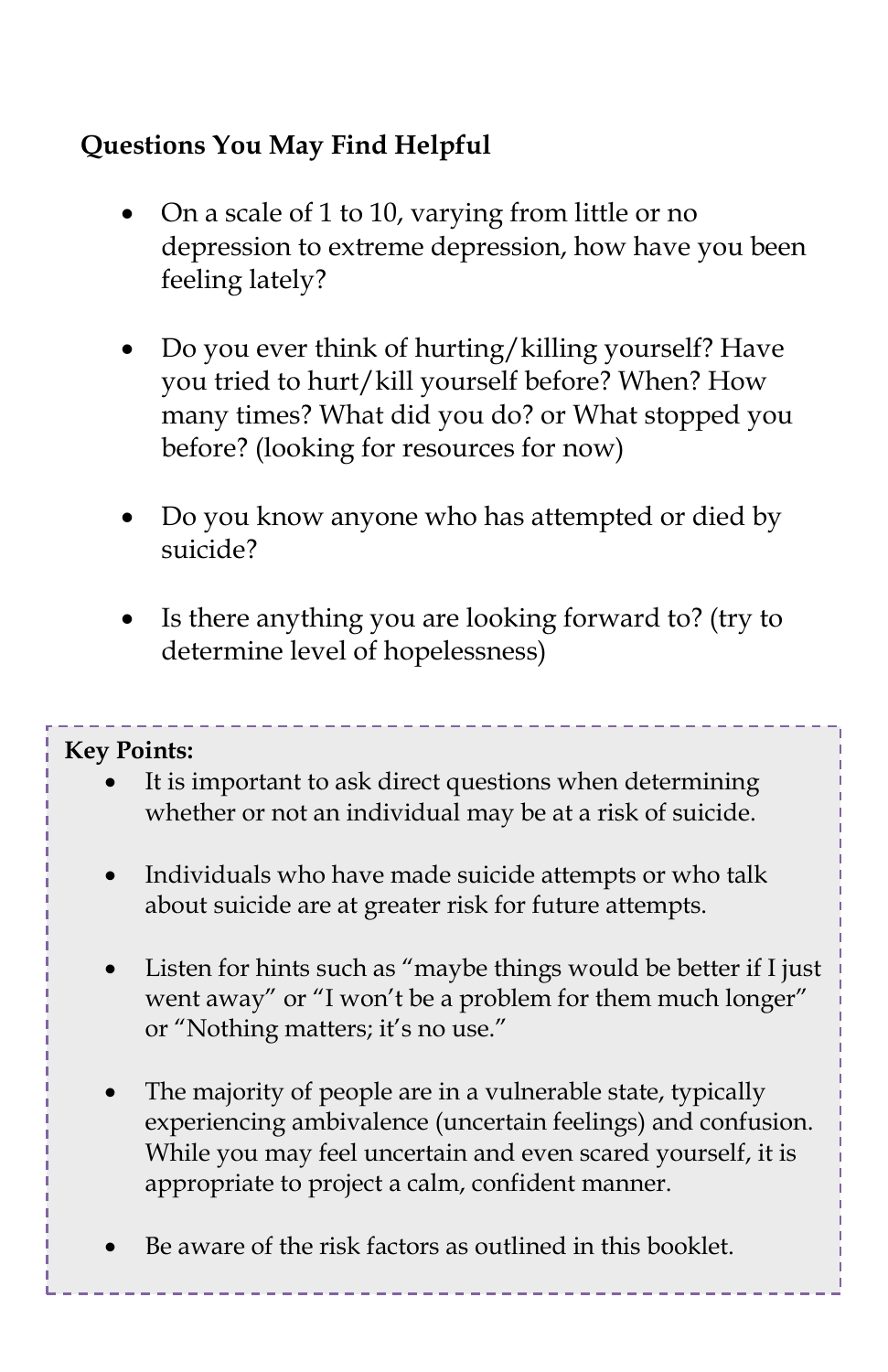## **WHO/WHAT MIGHT BE HELPFUL FOR SOMEONE WHO HAS SUICIDAL THOUGHTS**

#### **Note: If an individual is at high risk, access appropriate emergency services (see back of booklet)**

#### **See a Family Doctor**

- Your family doctor is an important partner in the care and recovery for you or a family member who is experiencing suicidal thoughts.
- You can help your loved one by attending the doctor's appointment with them.
- Keep in mind that individuals will often present their doctor with a list of symptoms. *They may need help letting the doctor know of the suicidal thoughts.*
- Your doctor may need to assess you or your loved one to rule out medical problems, major depression, or other medical/mental health concerns
- Your doctor is usually very good at facilitating access to additional, needed supports and resources.
- If the person has symptoms of a mental illness doctors may treat with medications and/or request a consult with a psychiatrist.

### *Providing them with this option may offer the hope for life that they are currently lacking.*

*Although hospitalization may be suggested, it is important to note that NOT everyone with suicidal thoughts require hospitalization.*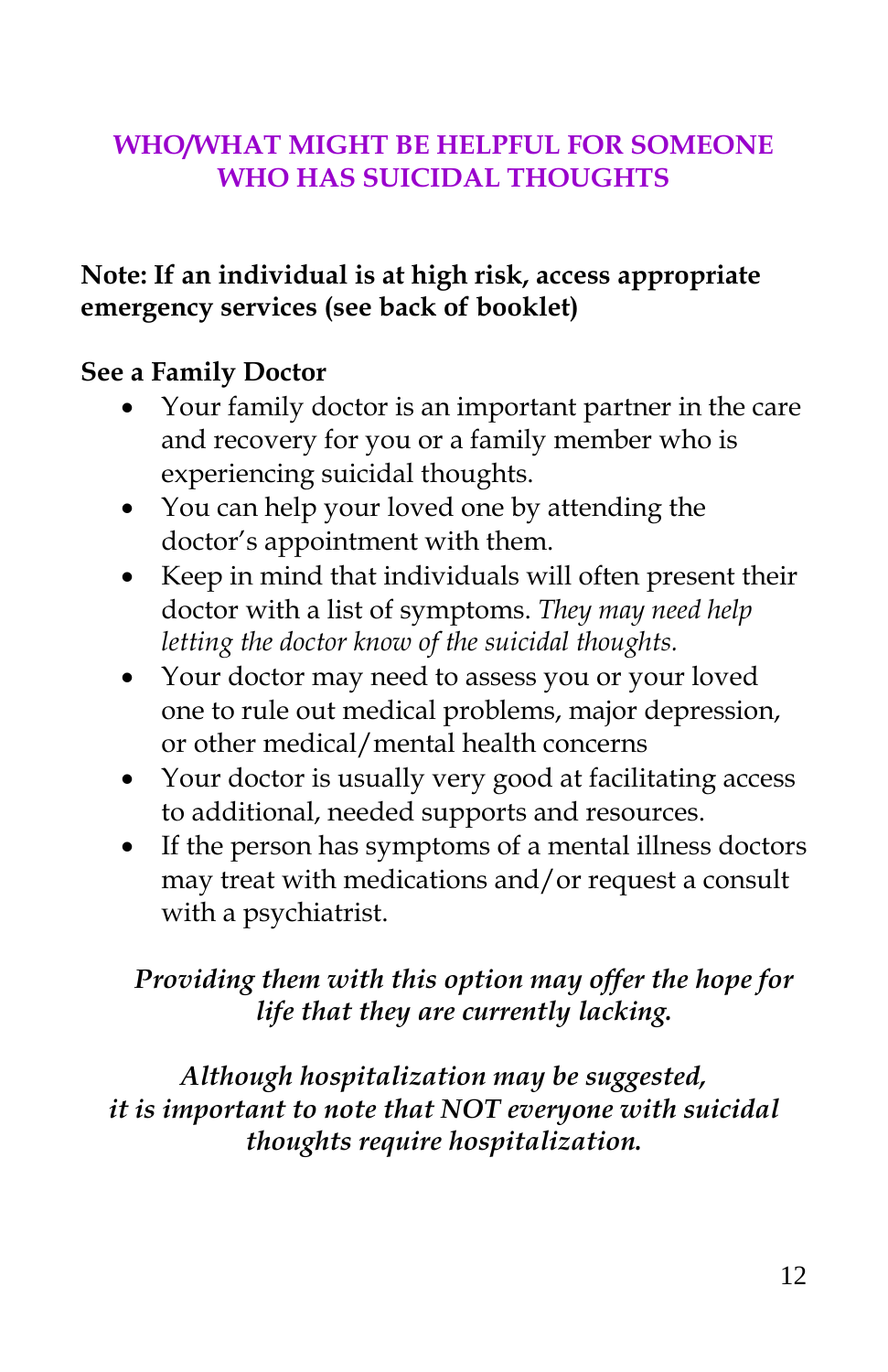## *It will depend on the assessment made by the doctor and/ or mental health professional and the individual's ability to agree to a safe plan.*

## **The following are symptoms that may result in hospitalization**

- Out of touch with reality
- Severely depressed
- Definite suicidal plan
- Suicidal attempt that has failed to effect a positive change in their environment
- Lack of reliable support system
- Recently drawn up a will or given others indications of suicide
- Plans/thoughts of harming others

## **Outpatient Treatment (no hospitalization)**

- If the person has a complicated problem which may be represented by recurrent suicidal ideation, excessively demanding or hostile and noncompliant behaviour they may be referred to a mental health professional.
- If the person is not hospitalized outpatient care is often recommended
- The person may see a doctor regularly and may be given appropriate medication
- They may be seen frequently until signs of improvement are noted with a focus on the future.
- Supportive counseling may be provided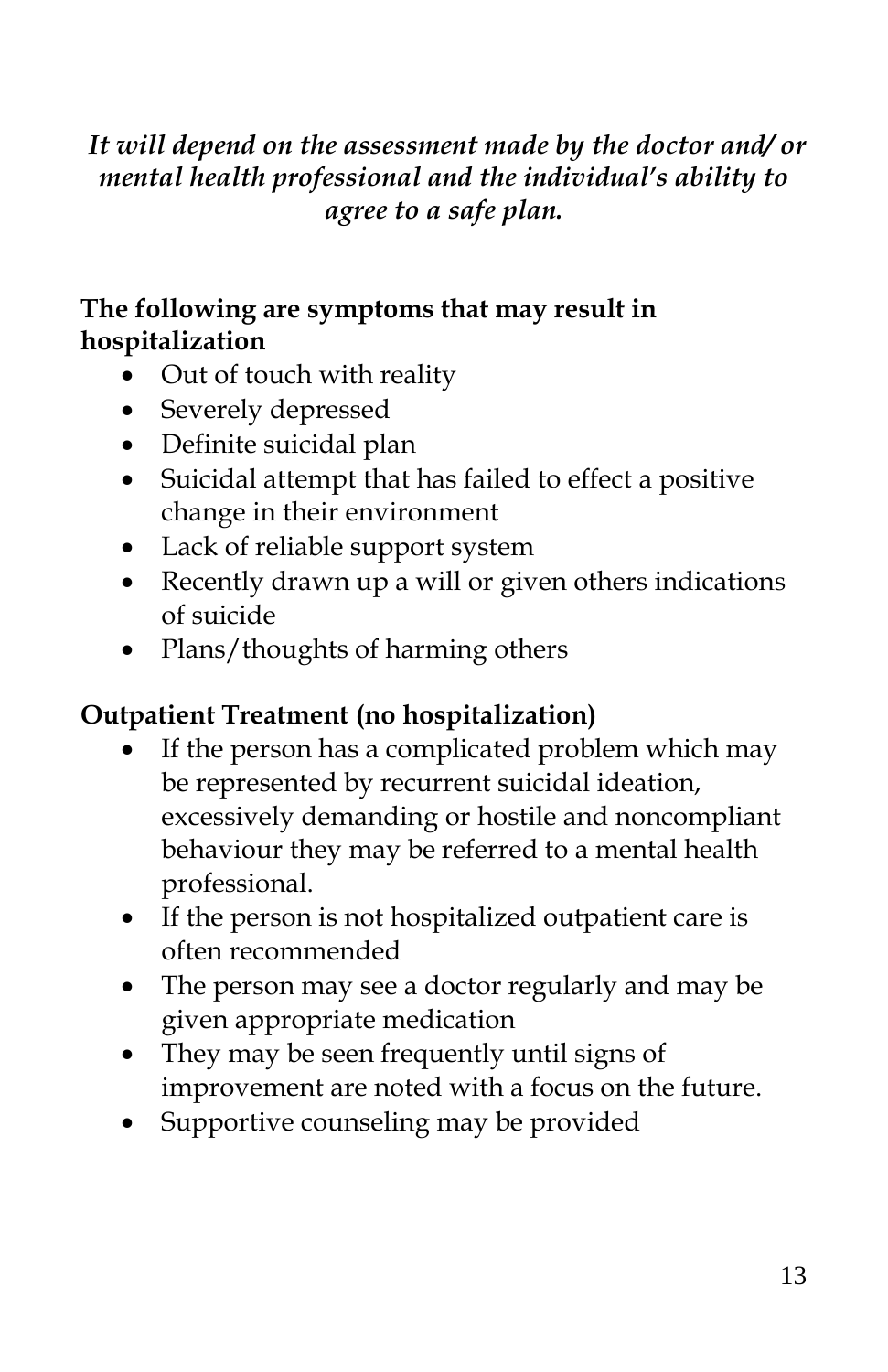**OXFORD COUNTY RESOURCES**

## **Your Family Physician or Walk-in Clinic**

## **Your Employee Assistance Program (EAP) Provider**

### **Canadian Mental Health Association-Oxford County Branch**

#### **519.539.8055 or 1.800.859.7248**

- Information and referral service
- Community Support and housing support for individuals with a serious mental illness
- Court Diversion/Court support for individuals with a serious mental illness, dual diagnosis, or acquired brain injury

#### **CMHA 24 hour crisis response line**

**519.539.8342 or 1.877.339.8342**

## **Mental Health Services of Oxford County (Woodstock Hospital) 519.421.4223**

Adult and Child & Youth Mental Health Services

- Mental health assessments and treatment
- Individual, family and group counseling
- Psychiatric consultations
- Medication Clinic
- Inpatient Unit
- Day Hospital program
- PEPP-Oxford (Prevention and Early Intervention Program for Psychoses)
- Eating Disorders Program for Youth Adults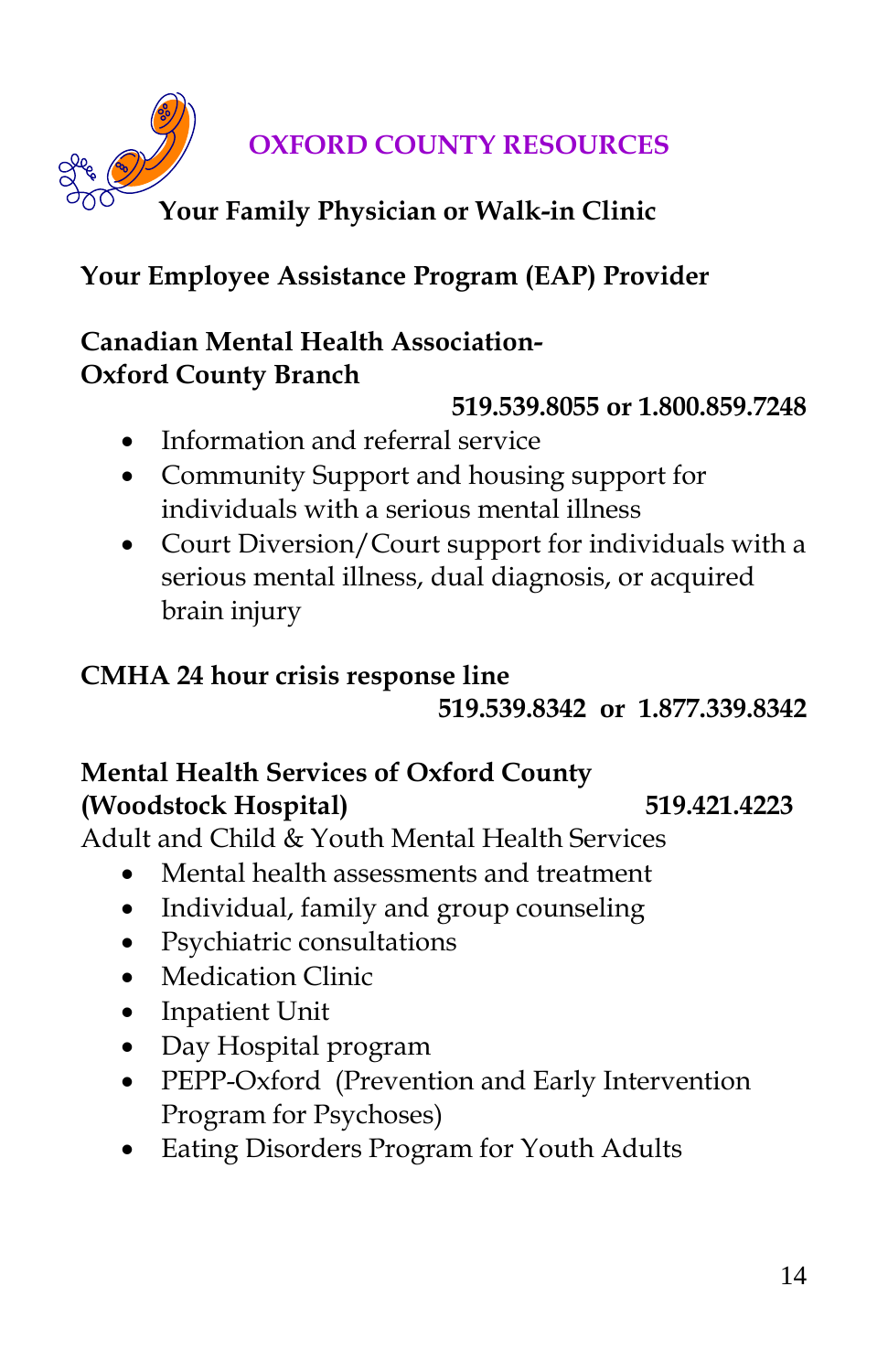## **Oxford Elgin Child & Youth Centre**

#### **519.539.0463 or 1.877.539.0463**

## **Urgent Services**

## **519.539.5857 or 1.877.539.5857**

- Mental health services for children to the age of 18
- Offices in Woodstock, Ingersoll and Tillsonburg
- Walk-in Counseling (call for day and time)

## **Oxford Self Help Network**

## **519.539.8055 xt 263 or 1.800.859.7248 xt 263**

- Information and support to people and their families as they deal with mental health issues
- Self Help Groups

## **County of Oxford Public Health and Emergency Services**

• Health Matters Line **519.539.9800 or 1.800.755.0394**

## **Women's Emergency Centre-Oxford**

#### **519.539.4811 or 1.800.265.1938**

 Abused Women's Helpline & Sexual Assault Crisis Line

## **Your Clergy Your Teacher Your Guidance Counselor**

## **Call the National Suicide Prevention Lifeline at 1.800.273.TALK**

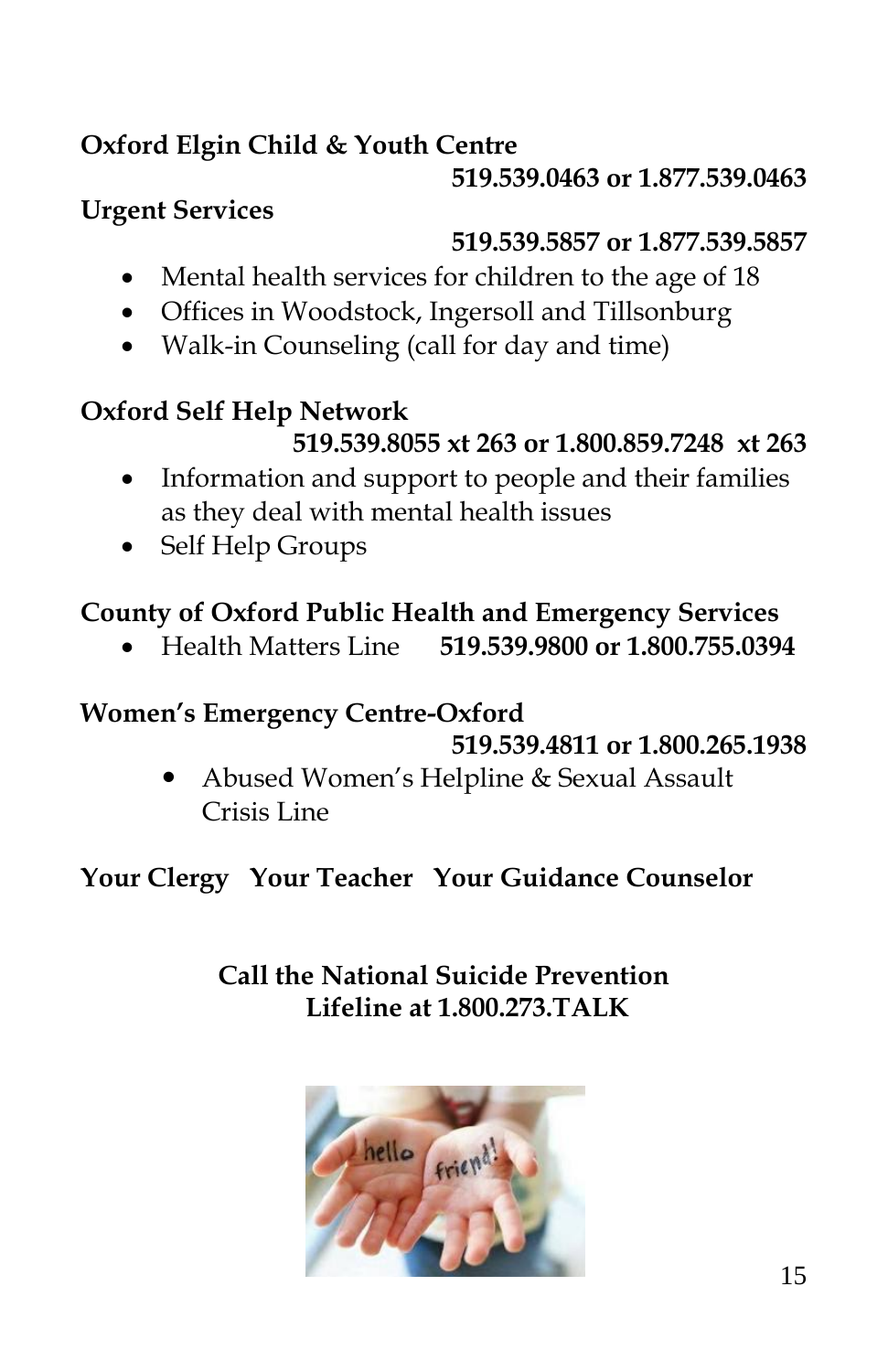

## **SERVICES SOMEONE WHO HAS LOST A LOVED ONE TO DEATH BY SUICIDE?**

#### **Bereaved Families of Ontario**

#### **519.686.1573**

- Support group for parents grieving the death of a child
- Youth/young adult grief workshops.
- Lending library of bereavement resources.

#### **Canadian Mental Health Association-Oxford County Branch**

#### **519.539.8055 or 1.800.859.7248**

- **Exercice Bereavement Mutual Support Group**
- **Information and referral service for mental health** supports and services

### **CMHA 24 Hour Mobile Crisis Response Line 519.539.8342 or 1.877.339.8342**

• Professional Crisis Support Workers respond by phone and or personal contact to individuals experiencing a sudden or unexpected event that places them in distress.

### **Mental Health Services of Oxford County-Woodstock Hospital**

#### **519.421.4223**

- Services available to all residents of Oxford County including adults, children, adolescents and families.
- Individual and group Bereavement counseling available

## **Your Employee Assistance Program (EAP) Provider**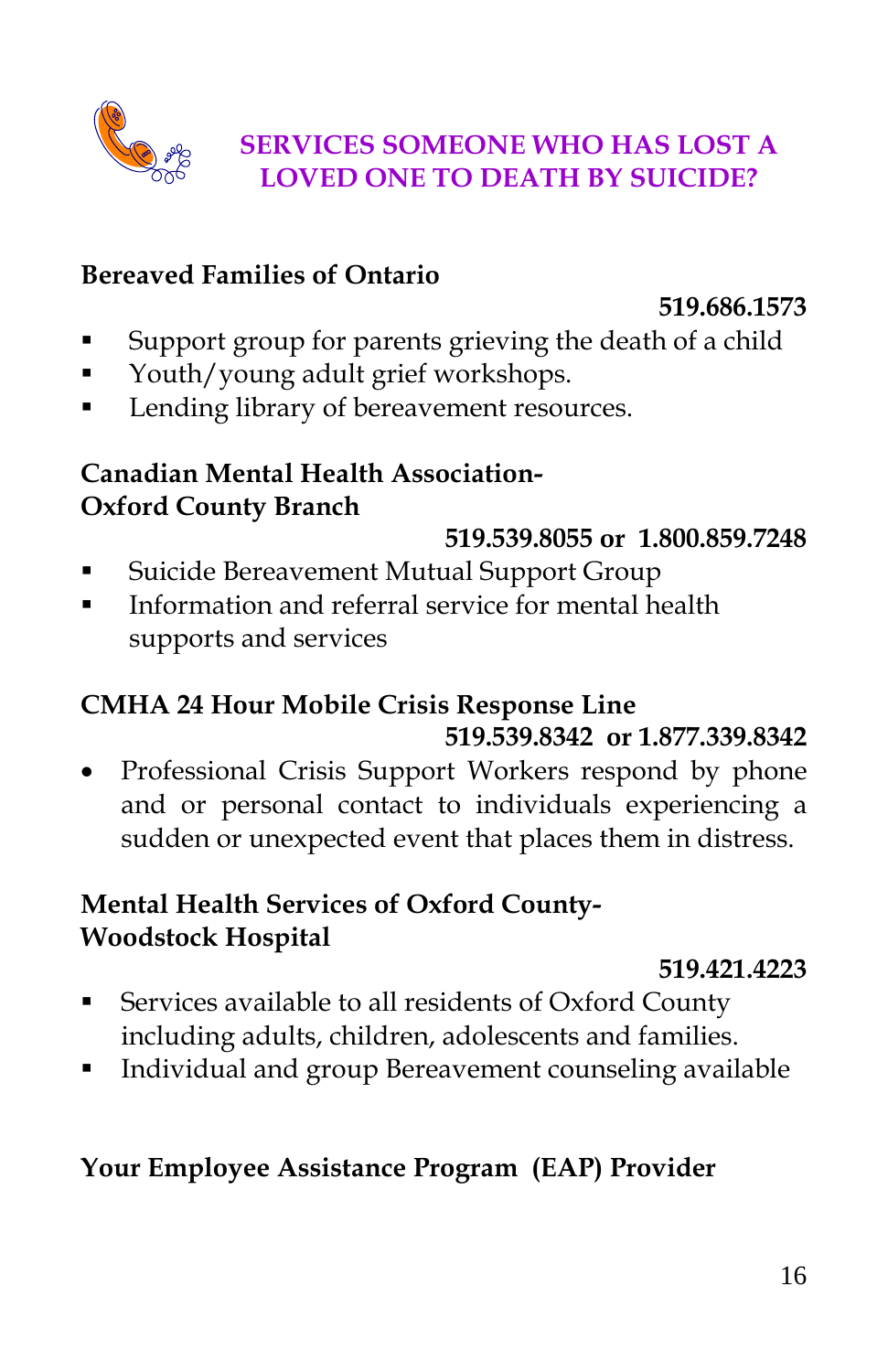#### **Oxford County Critical Incidents Stress Management Team Dispatch**

#### **519.537.2323**

**Providing education, stress management and critical** incidents debriefing **for emergency service personnel…** Police > ambulance firefighters > hospitals > doctors > nurses

#### **Victim Assistance Services of Oxford County**

#### **519.537.2824**

- **Provides short-term emotional and practical assistance** 24 hours a day 7days per week.
- Services activated after hours by calling your local police.

#### **DO YOU WANT TO LEARN MORE ABOUT SUICIDE AND SUICIDE PREVENTION? OR WHERE TO GO FOR HELP?**

Suicide Information and Education Collection (SIEC) **[www.suicideinfo.ca](http://www.suicideinfo.ca/)**

Canadian Association for Suicide Prevention (CASP) **[www.suicideprevention.ca](http://www.suicideprevention.ca/)**

Centre de Recherche et d'intervention sur le suicide et l'euthanasie **[www.crise.ca/fr/indes.asp](http://www.crise.ca/fr/indes.asp)**

Mind Your Mind **www.mindyourmind.ca**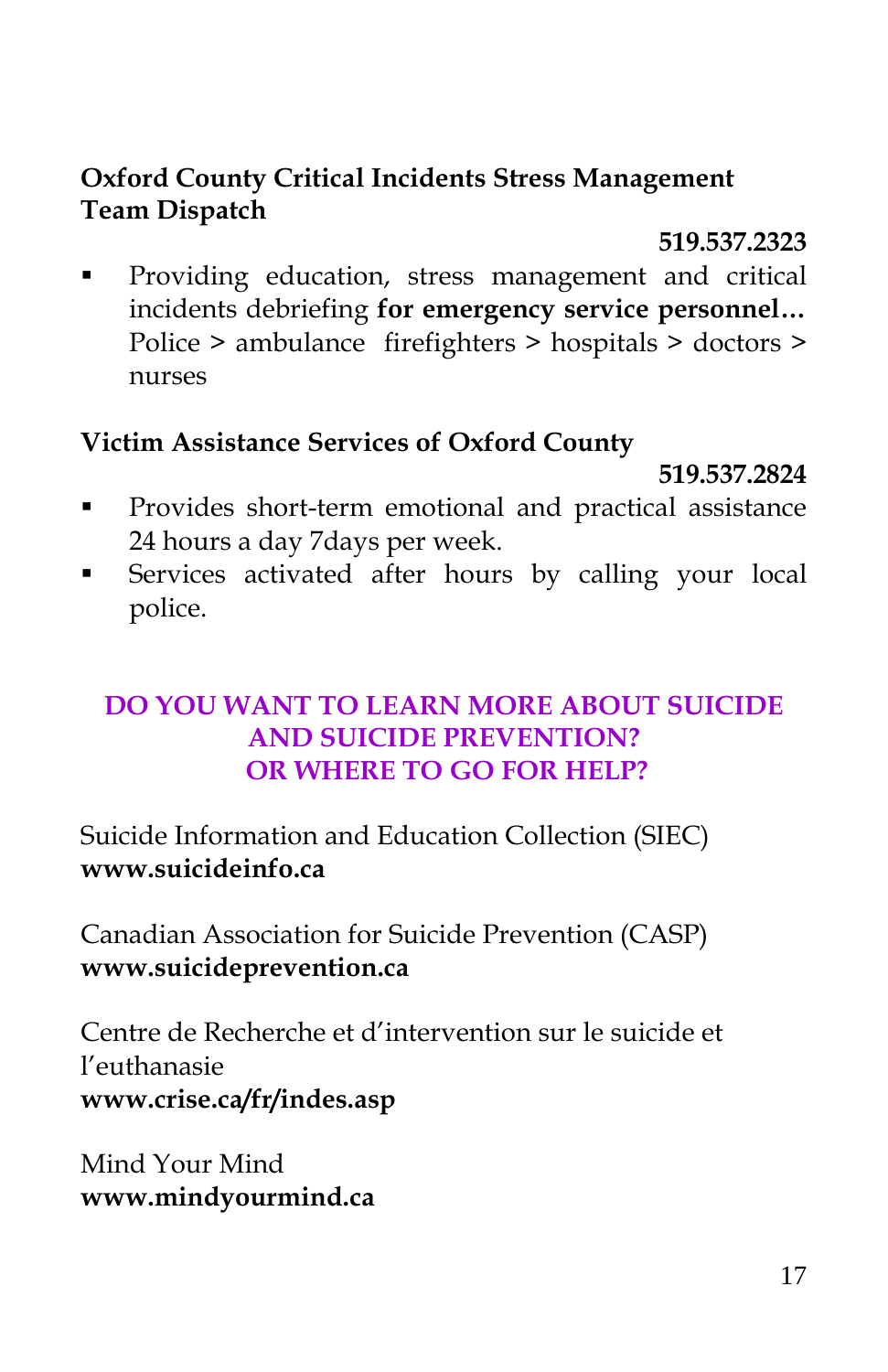## Oxford Youth Expression (OYE): A website *for* youth made *by* youth: Ask an Expert Page **www.oxfordyouthexpression.ca**

Mental Health 4 Kids: resources for kids, youth, parents and service providers **www.mentalhealth4kids.ca**

Canadian Mental Health Association-Oxford: For information, the online version of this booklet, and an online version of our "Suicide, Let's Talk About It" brochure **www.cmhaoxford.on.ca**

Oxford County Suicide Prevention **facebook.com/Oxford-County-Suicide-Prevention**

**Find us on Facebook** Oxford County Suicide Prevention Canadian Mental Health Association - Oxford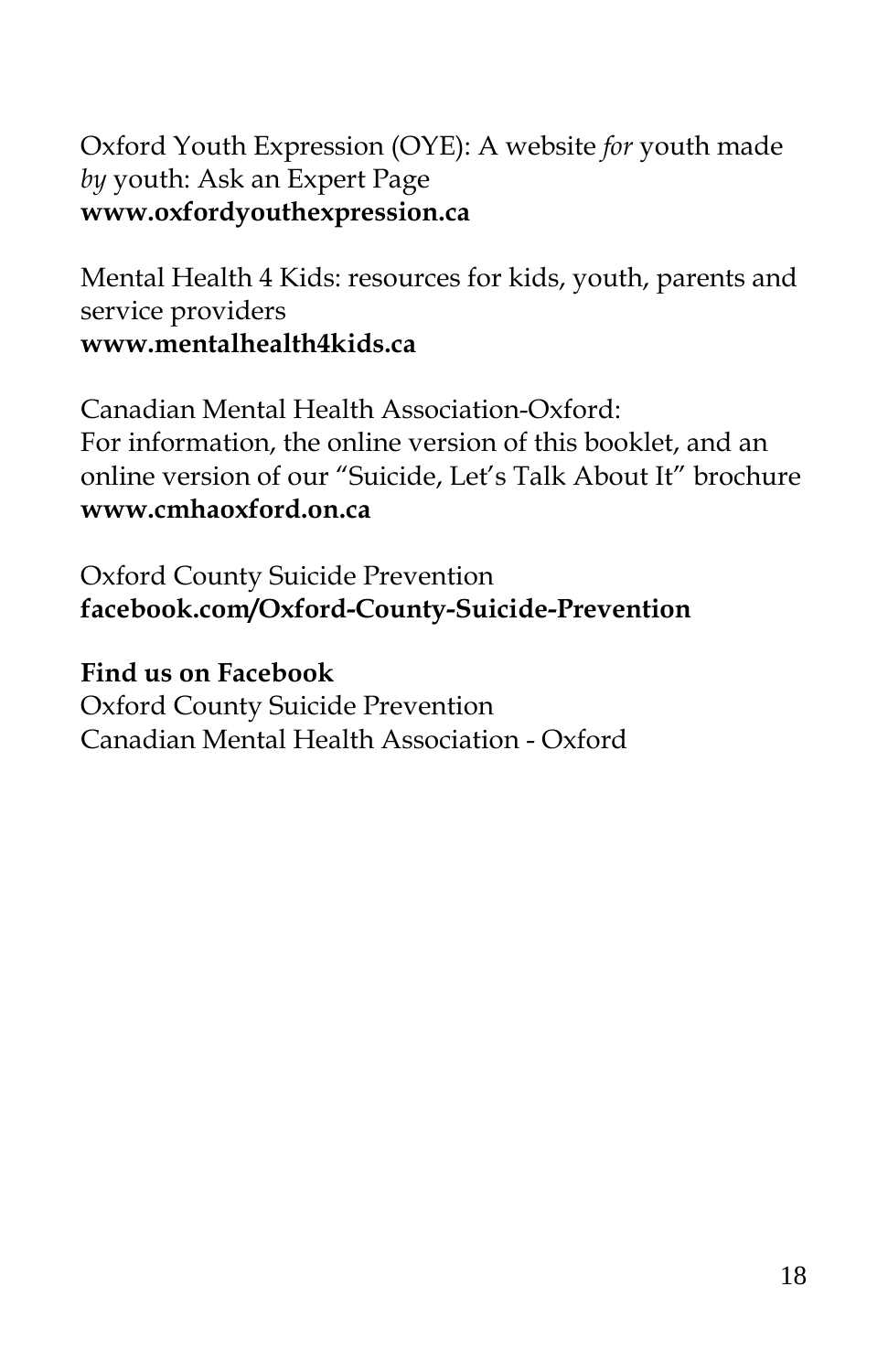## **SUICIDE EDUCATION AND TRAINING PROGRAMS**

Suicide Training Programs **[www.livingworks.net](http://www.livingworks.net/)**

#### **Applied Suicide Intervention Skills Training Work Shop (ASIST)**

This workshop is held over two consecutive days. All participants must complete both days. The workshop requires active participation. The main learning activities address competencies in attitude, knowledge and intervention skills. Upon completion you come away with a certificate of participation, a model for suicide intervention and a suicide intervention handbook. This workshop is available through the Canadian Mental Health Association-Oxford County Branch. **519 539-8055 or 1 800-859-7248 xt 211.** (suitable for all professionals and volunteers)

#### **safeTalk**

This is a 3 to 4 hour presentation that prepares community members of all kinds to be suicide alert helpers. It teaches community members to recognize persons with thoughts of suicide and to connect them to suicide intervention resources. Participants can expect to be challenged, expect to have feelings, expect to be hopeful and learn clear and practical information on what to do. **Suicide alert helpers are part of a suicide-safer community.**

Call the Canadian Mental Health Association-Oxford County Branch to book a presentation for your organization or business.

**519 539-8055 or 1 800-859-7248 xt 211**